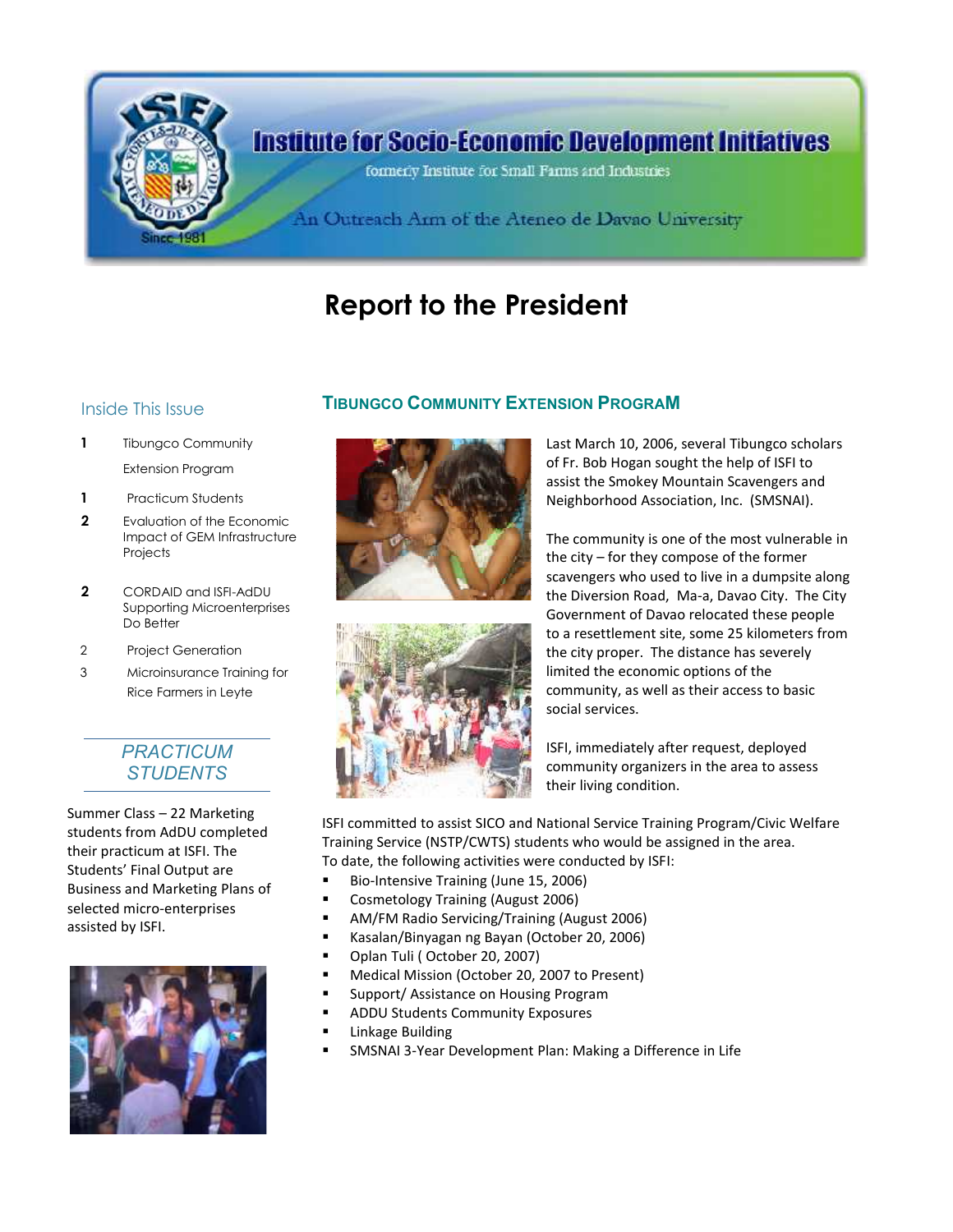*CORDAID and ISFI-AdDU Supporting Microenterprises Do Better*

For more than four years – from 2007 until 2011 – the ISFI-ADDU partnered with the Catholic Organisation for Relief and Development Aid (Cordaid) – Netherlands to provide support to microentrepreneurs and groups of farmers, livestock raisers and women on managing their enterprises and livelihood projects.

The partnership was sustained in three phases: 18-month Craft Village Enterprise Development and Strengthening; 24 month Catalysts for Enterprise Development; and 8-month Supporting Small Enterprises Through Consolidation: The Market Consolidation Project.

Last May 15, 2011, ISFI submitted to CordAid its Final/Completion Report

#### *Tudlo Mindanao Impact Study*

- Finalization of Supervisors and Teachers Survey Questionnaires
- Revision of Timetable of the study
- Close Coordination with Peace Corps Team

# **Evaluation of the Economic Impact of GEM Infrastructure Projects**

The Growth with Equity for Mindanao (GEM) has commissioned the Institute for Socio-Economic Development Initiatives – Ateneo de Davao University (ISFI-AdDU) to undertake the project "Evaluation of the Economic Impact of GEM Infrastructure Projects". These projects are located in Sulu, Basilan, Tawi-Tawi, Lanao del Sur and Norte, North Cotabato, Maguindanao, Region 9, Region 13 and Region XI.

For the month of May, ISFI focused on the following activities:

- Series of Meeting between ISFI Team and GEM
- Conduct of the Pre-Test of Proposed Survey Instruments and Leveling of Expectations with GEM's BUM Team
- Finalization of the Deployment Plan/Schedule
- Finalization Survey Questionnaires
	- a) Household Survey Transport
		- b) Household Survey Solar Dryer, Solar Dryer with Warehouse, Trading
		- c) Vehicle Owner
		- d) Passenger
		- e) Vessel Owner
		- f) Service Station
		- g) FGD Guide
		- h) KII Guide
		- i) Traffic Count
		- j) Questionnaire for the Control Barangay
	- Orientation of the Local Enumerators
	- Fieldwork activities Mindanao wide
- Final List of Samples GEM Infrastructure Projects:

| <b>Classification</b>         | <b>Sample Size</b> |
|-------------------------------|--------------------|
| <b>RIPs High Conflict</b>     | 4                  |
| <b>RIPs Moderate Conflict</b> | 19                 |
| <b>BIPs High Conflict</b>     | 30                 |
| <b>BIPs Moderate Conflict</b> | 182                |
| <b>BIPs Control Barangays</b> | 20                 |
| Total                         | 255                |

#### **PROJECT GENERATION**

ISFI submitted project proposals and EOI to : GEM for the CLIC Impact Study, GIZ for the ACCOAST Small Grants and Feed the Children Program.